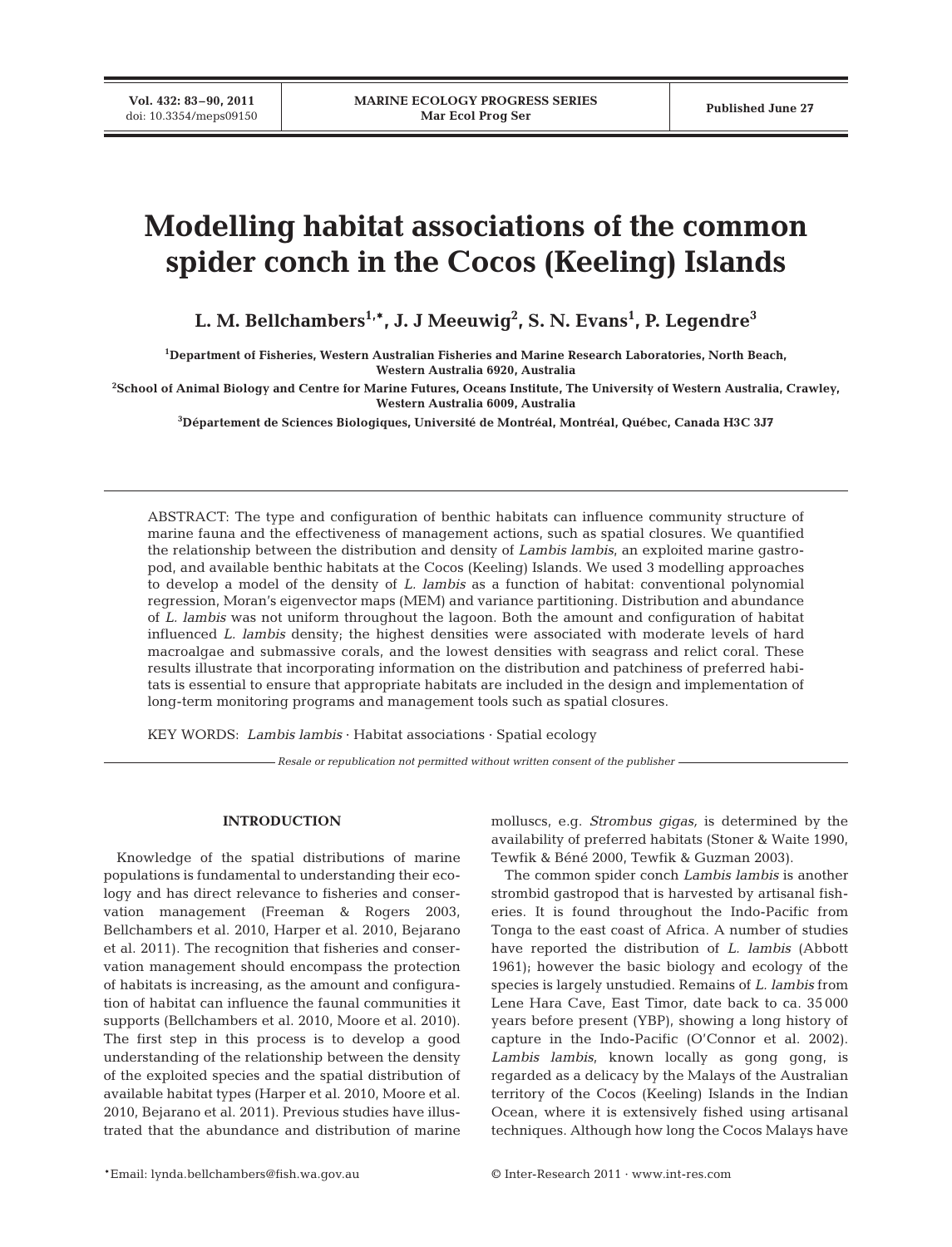been collecting *L. lambis* is not known, surveys indicate that collecting only became popular in the last 2 decades (Lincoln-Smith et al. 1993). The fishery is currently unregulated, but new fishing guidelines are being introduced. Whether these new guidelines will ensure the sustainability of the Cocos (Keeling) Islands *L. lambis* fishery remains uncertain.

*Lambis lambis* shares similarities with *Strombus gigas*, which has been severely overfished throughout the tropical and subtropical waters of the Caribbean; diverse stock management regulations have been in place in Caribbean nations since the 1970s (Theile 2003). Factors that contribute to the sensitivity of *L. lambis* to over-fishing include probable late maturation, shallow water habitat, slow movement, and tendency to aggregate in shallow water for spawning. Previous studies have suggested that the distribution and abundance of *S. gigas* are dependent on the distribution of the habitats used by the species, as well as on the processes that are inherent to their life cycle such as recruitment, migration and mortality (Stoner & Waite 1990, Stoner 2003). Assessing the sustainability of fishing and management practises on *L. lambis* at the Cocos (Keeling) Islands requires an understanding of its distribution and density in relation to available habitats. The extent and location of these habitats in relation to the fishing community can also provide information on patterns of exploitation and assist in implementing management strategies such as temporal and spatial closures.

In this study, we used several modelling approaches to explore the relationships of *Lambis lambis* density within the lagoon at the Cocos (Keeling) Islands with both habitat and distance to the main fishing village. We used (1) conventional polynomial regression, (2) Moran's eigenvector maps (MEM) that quantify underlying spatial structure through the production of spatial eigenfunctions and then (3) variance partitioning to combine the habitat variables with the MEM spatial eigenfunctions such that variation in *L. lambis* density can be apportioned between habitat variables and the underlying spatial structure of the sampling design. The use of these 3 statistical modelling approaches allowed us to develop a model of the density of *L. lambis* as a function of habitat and, more importantly, to understand the way in which the underlying spatial structure combines with habitat to determine the density of *L. lambis* within the lagoon.

# **MATERIAL AND METHODS**

The Cocos (Keeling) Islands are located in the Indian Ocean  $(12^{\circ} 12' S, 96^{\circ} 54' E)$  (Fig. 1). The group is comprised of 2 separate coral atolls, consisting of 27 is lands. The southern atoll consists of 26 islands surrounding a shallow lagoon, 2 of which are inhabited by a total population of ~600 people.

In 2008, the density of *Lambis lambis* in these islands was surveyed at 67 sites. Sites were chosen by dividing the lagoon into 40 squares of 1 by 1 geographical minutes. In each, up to 3 random sampling sites were located. At each of the sampling sites, surveys were conducted by divers on snorkel or SCUBA along 2 parallel belt transects 100 m long and 2 m wide, ~10 m apart. The total number of *L. lambis* and the percent cover of each habitat type (Table 1) were recorded along the 100 m transect. In this study only adult *L. lambis* were recorded, as juveniles are cryptic and buried in the sand. The ±SD of *L. lambis* were calculated for each site from the 2 replicate transects. Mean percentage cover for each habitat class was similarly calculated from the 2 replicate transects.

> **Modelling density using polynomial regression.** *Lambis lambis* density was transformed as  $log_{10}(x + 1)$  given the positive skew in the data and the presence of many zero values. Habitat data were centred by subtracting the value for each site from the mean value across all 67 sites for each habitat class (Legendre & Legendre 1998). The second and third order monomials were then calculated using the R function *poly* which provides orthogonal monomials (R Development Core Team 2009). Polynomials allow the statistical model to account for nonlinear responses of the dependent variable in regression models (Legendre & Legen dre 1998), which is appropriate for

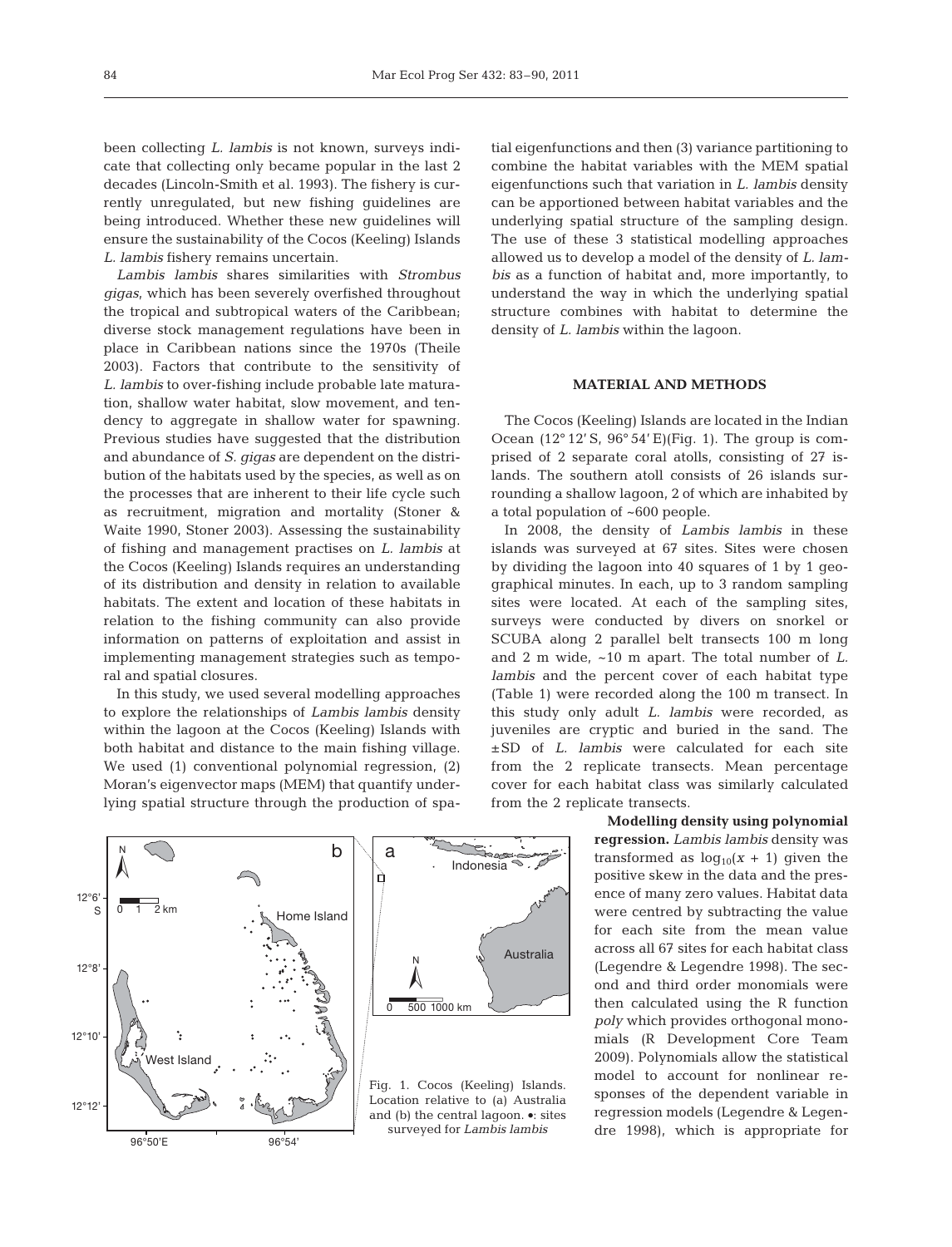Table 1. *Lambis lambis*. Descriptive statistics for (a) individual counts and distribution from inhabited island and (b) habitat variables along transects. Habitat genera are not a comprehensive list but represent the dominant components of each habitat type. Massive corals were defined as those solid and similar in shape in all directions, while submassive coral were less than, or not quite, solid and similar in shape in all directions. Hard macroalgae: algae that had a brittle or mineralised appearance

| Variable                                                                                                 | Dominant characteristics                                | Mean              | SD.          |            | Min. Max.   |
|----------------------------------------------------------------------------------------------------------|---------------------------------------------------------|-------------------|--------------|------------|-------------|
| (a) Species density and distribution<br>No. of individuals per $200 \text{ m}^2$<br>Minimum distance (m) |                                                         | 13.5<br>3368      | 22.9<br>2392 | 0.0<br>268 | 109<br>7777 |
| (b) Habitat variables (% coverage)<br>Sand                                                               |                                                         |                   | 22.1         | 1.3        | 98.1        |
| Sand and rubble                                                                                          |                                                         | 6.5               | 10.7         | 0.0        | 35.0        |
| Rubble                                                                                                   | Limestone rubble                                        | 5.9               | 9.5          | 0.0        | 40.0        |
| Seagrass                                                                                                 | <i>Thallasia</i> sp.,<br>Thalassodendron sp.            | 6.3               | 14.3         | 0.0        | 90.6        |
| Macroalgae                                                                                               | <i>Hydroclathrus</i> sp.,<br>Padina sp., Caulerpa sp.   | 13.3 <sup>2</sup> | 16.7         | 0.0        | 73.8        |
| Hard macroalgae                                                                                          | Acanthophora sp.                                        | 11.8              | 13.1         | 0.0        | 56.3        |
| Filamentous algae                                                                                        |                                                         | 4.6               | 7.6          | 0.0        | 35.6        |
| Massive coral                                                                                            | Porites sp., Pavona sp.,<br>Favia sp.                   | 3.0               | 5.3          | 0.0        | 2.3.1       |
| Branching coral                                                                                          | Acropora sp.                                            | 4.5               | 9.9          | 0.0        | 40.6        |
| Submassive coral                                                                                         | Favia sp., Pocillopora sp.,<br>Favites sp., Porites sp. | 5.2               | 7.4          | 0.0        | 31.9        |
| Relict coral                                                                                             | Old eroded limestone reef                               | 1.7               | 4.3          | 0.0        | 25.0        |

habitat modelling. Minimum distance to the fishing village was used untransformed in models. Forward selection of explanatory variables in linear regression, with permutation tests, was carried out using the function *forward.sel* of the 'packfor' R-language package (version 0.0-9, 2007, http://r-forge.r-project.org/  $R$ ?group\_id=195) with  $p \le 0.10$  to ensure eventual consideration of variables nearly significant at the usual p ≤ 0.05 level. The regression R function *lm* was used to test the relationship between *L. lambis* density and distance to village as well as the degree to which inclusion of distance with the selected habitat variables improved model fit. Goodness-of-fit was assessed by the adjusted  $\mathbb{R}^2$  ( $\mathbb{R}^2_{\text{adj}}$ ) to control for varying numbers of variables within the models (Ohtani 2000).

**Modelling density using MEM analysis.** MEM eigenfunctions represent a spectral decomposition of the spatial relationships among the sampling locations at all scales, given the sampling design. Effectively, they are a series of sinusoidal waves with decreasing period representing the distances between sampling locations arranged as a straight line (Borcard & Legendre 2002). They provide a relative measure of the spatial scale over which the response variable

varies, with large periods indicating variation at larger spatial scales and short periods indicating variation at smaller spatial scales (Borcard & Legendre 2002). They can be used to model the spatial structure of single response variables, as in the present study, or multivariate (multi-species) data tables, thus allowing the underlying spatial structure to be separated from the influence of environmental variables, such as the habitat variables in this study. The types of MEM variables computed in the present study were formerly called principal coordinates of neighbour matrices (PCNM, Borcard & Legendre 2002, Borcard et al. 2004, Dray et al. 2006). The relationship between the log of *Lambis lambis* density and the spatial location of the sampling sites was tested using the function *quickPCNM* from the 'PCNM' R-language library (version 1.9, 2009, http://r-forge.r-project.org/ R/?group\_id=195). As there was no significant linear trend in the response data, the data was not detrended prior to MEM analysis. A set of 17 MEM eigenfunctions modelling positive spatial correlation was used for modelling. Forward selection was used again

through the R function *forward.sel* with  $p \leq 0.10$  to determine which of the MEM eigenfunctions were correlated with the log of *L. lambis* density.

**Combining habitat variables with MEMS.** The selected habitat variables and all MEMs were combined into a single model so that the variation of the overall model could be partitioned between the environmental and spatial explanatory tables (Borcard et al. 1992, Peres-Neto et al. 2006) using the *varpart* function of the community ecology R-language package 'Vegan' (version 1.15–2, 2009, http://CRAN.R-project. org/package=vegan). Such variation partitioning is used to assess the contribution of environmental variables independent of underlying spatial structure as well as reducing the probability of a Type 1 error when assessing environmental variables alone, when spatial autocorrelation is present (Peres-Neto & Legendre 2010). Correlations between the selected habitat variables and the MEMs selected by *forward.sel* were evaluated using the R function *cor* in order to identify the spatial scales at which habitat categories vary. The predicted distribution of *Lambis lambis* based on the combined model of habitat variables and MEM was then generated.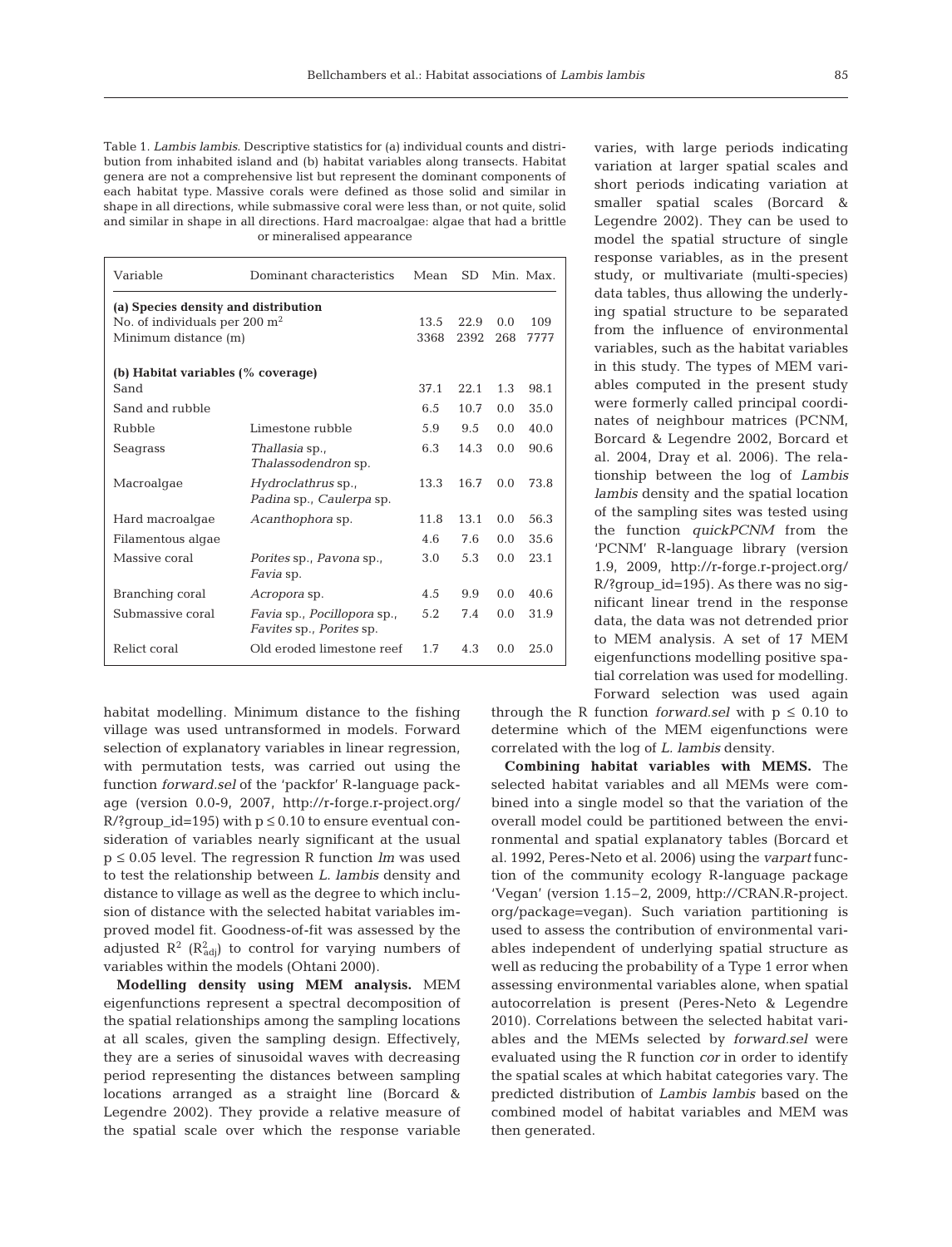Table 2. Results of forward selection indicating the change in the coefficient of determination  $(R^2)$  after accepting new habitat variables in the environmental model, as well as the cumulative and adjusted  $\mathbb{R}^2$ , and statistical results for the additional effect of the newly accepted variables. Order refers to whether the variable is a first or second order polynomial and sign refers to the direction of the relationship

|                  | $R^2$<br>(%) | $R^2_{\text{cum}}$<br>$($ %) | Adj $R^2_{\text{cum}}$ F<br>(%) |      | D     | Order | Sign   |
|------------------|--------------|------------------------------|---------------------------------|------|-------|-------|--------|
| Hard macroalgae  | 18.8         | 18.8                         | 17.5                            | 13.9 | 0.002 | 2nd   | $^{+}$ |
| Submassive coral | 10.6         | 29.5                         | 27.1                            | 8.9  | 0.004 | 2nd   | $^{+}$ |
| Seagrass         | 5.8          | 35.2                         | 31.9                            | 5.2  | 0.039 | 1st   | L.     |
| Relict coral     | 6.4          | 41.6                         | 37.5                            | 6.3  | 0.012 | 1st   |        |

### **RESULTS**

*Lambis lambis* were observed at 51 of the 67 sites (82%) and ranged in abundance from 0 to 109 individuals in an area of 200 m<sup>2</sup> (mean  $\pm$  SE = 13.5  $\pm$  2.9 SE ind. per 200  $\mathrm{m}^2$ ; Table 1). Habitats were dominated by sand, sand and rubble, or rubble, which collectively comprised 51.3% of the surveyed areas (Table 1), with any given site having a mix of habitat types. Algae and seagrass were less common, covering 29.7 and 6.3% of the area respectively. Live coral covered ~12.7% of the area, with relict coral contributing a further 1.7%. The mean distance between the surveyed sites and the main village from which most fishing for *L. lambis* occurs was 3.4 km, and it ranged from 268 m to 7.8 km (Table 1).

*Lambis lambis* density was predicted by 4 of the first and second order habitat monomials (Table 2). The rela tion ship between *L. lambis* density and hard macroalgae and submassive coral was quadratic with peak densities occurring at moderate values of these 2 habitat variables. *L. lambis* density was also linearly and negatively related to both seagrass and relict coral. Combined, these 4 variables accounted for 41.6% of the variation in *L. lambis* density (Table 2). There was no relationship between *L. lambis* density and distance to the village either when distance was considered alone  $(p = 0.84)$  or included in the habitat model ( $p = 0.61$ ).

*Lambis lambis* density was also spatially structured. The MEM analysis identified 4 MEMs out of the 17 possible eigenvectors, accounting for 37% of the variation in *L. lambis* density (Table 3). These MEMs captured spatial structure at a relatively coarse scale (MEM 4) as well as at moderate (MEM 9) and finer scales (MEMs 12 and 13), but not at the coarsest (MEMs  $\langle$  4) or finest (MEMs  $> 13$ ) scales modelling positive spatial autocorrelation.

The variance in *Lambis lambis* density explained by both the selected habitat variables and MEMs and adjusted for the number of variables was 51%. Variance portioning indicated that nearly half  $(-21\%)$  of the variation was explained jointly by the habitat variables and the MEMs. Habitat-related processes independent of spatial location accounted for 17% of the adjusted variability, while spatial location independent of habitat accounted for 13% of the adjusted variability in the log of *L. lambis* density. The shared 21% of the variation reflects the correlation between the habitat variables and the MEMs. Relict corals were correlated with MEM4 and

MEM9 and as such occurred at relatively coarse and moderate scales. Submassive corals were only correlated with MEM9 and as such appeared spatially structured at a moderate scale. Hard macroalgae was correlated only with MEM12 and thus appeared to be spatially structured at a moderate scale. Seagrass, which had the weakest relationship with *L. lambis* density (Table 2), was distributed at a moderate spatial scale (MEM9) but was the only habitat variable to be correlated with the relatively fine-scaled MEM13 (Table 4). This combined model accounted for the greatest amount of variation in *L. lambis* density and allowed us to predict the relative density of *L. lambis* across the lagoon (Fig. 2).

Table 3. Results of forward selection indicating the change in the coefficient of determination  $(R^2)$  after accepting a new Moran's eigenvector map (MEM) eigenfunction in the spatial model, as well as the cumulative and adjusted  $\mathbb{R}^2$ , and statistical results for the additional effect of the newly accepted variables

| MEM             | $R^2(%$ |      | $R^2_{\text{cum}}(\%)$ Adj $R^2_{\text{cum}}(\%)$ | - F | р     |
|-----------------|---------|------|---------------------------------------------------|-----|-------|
| V <sub>4</sub>  | 11.5    | 11.5 | 10.0                                              | 7.8 | 0.008 |
| V <sub>12</sub> | 10.1    | 21.6 | 18.9                                              | 7.6 | 0.007 |
| V9              | 9.6     | 31.2 | 27.6                                              | 8.1 | 0.008 |
| V13             | 5.8     | 37.0 | 32.6                                              | 5.2 | 0.021 |

Table 4. Correlations between the selected habitat variables and Moran's eigenvector map (MEM) eigenfunctions.  $*$ \*p  $\leq 0.001$ ,  $*$ p  $\leq 0.05$ 

| <b>MEM</b> | Seagrass  | Hard<br>macroalgae | Submassive<br>coral | Relict<br>coral |
|------------|-----------|--------------------|---------------------|-----------------|
| V4         | 0.035     | 0.168              | $-0.142$            | $0.484**$       |
| V9         | $0.290**$ | 0.094              | $0.232*$            | $0.223*$        |
| V12        | $-0.119$  | $-0.214*$          | $-0.089$            | 0.064           |
| V13        | $0.250**$ | 0.077              | $-0.008$            | 0.009           |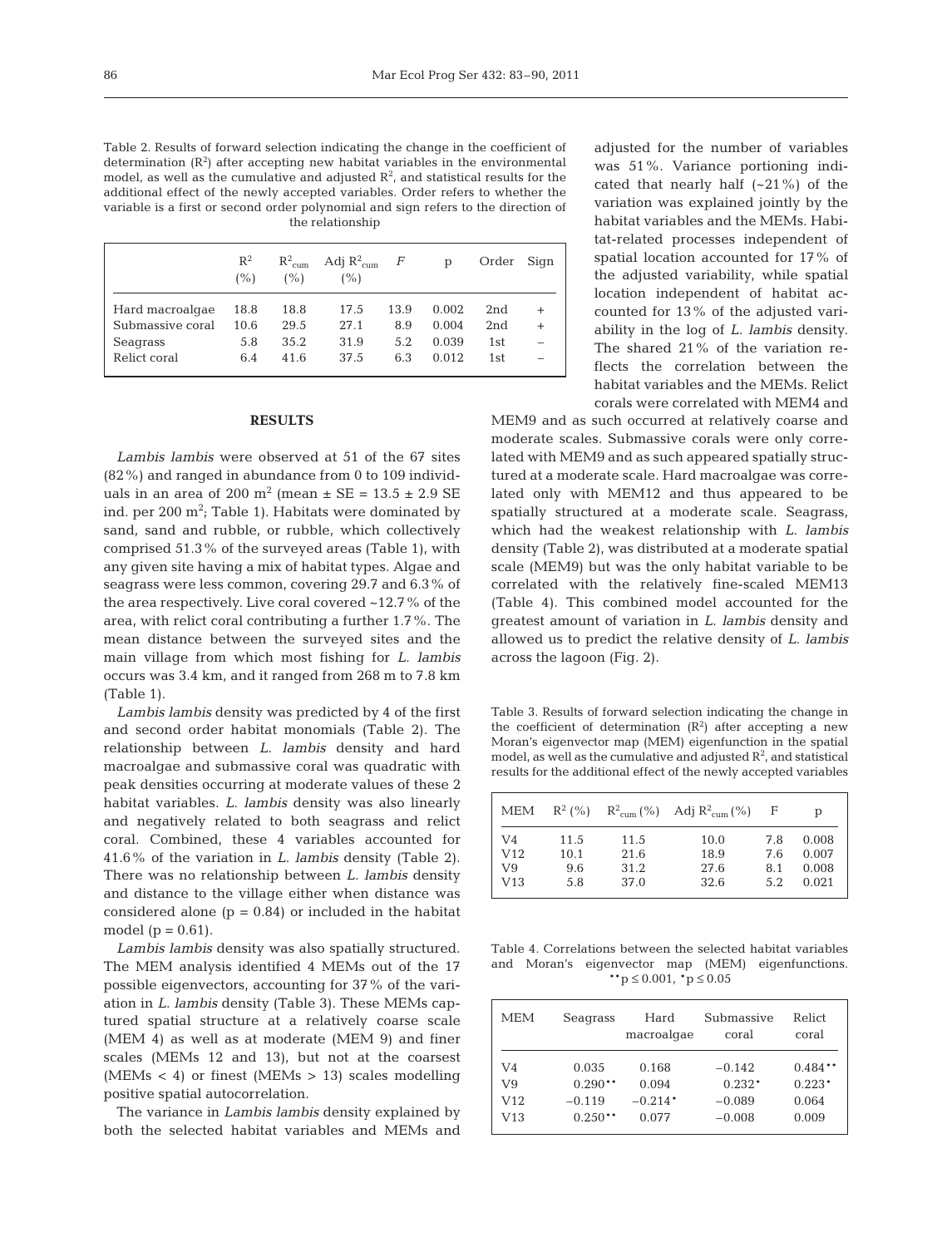

Fig. 2. *Lambis lambis.* (a) Observed and (b) predicted densities of *L. lambis* from the combined model. Square sizes are proportional to the associated values of positive (black) and negative (white) densities

# **DISCUSSION**

The distribution of *Lambis lambis* was not uniform throughout the lagoon at Cocos (Keeling) Islands. Peak *L. lambis* densities were associated with moderate values of hard macroalgae and submassive corals and negatively correlated with seagrass and relict coral. The highest densities of *L. lambis* were observed in the northeastern part of the lagoon where the habitat consisted of sand, macroalgae and hard macroalgae, while the lowest densities occurred in shallow, sand-dominated areas and also in seagrass. The centre of the lagoon is unsuitable habitat for *L. lambis* as it is dominated by branching coral, *Acropora* sp.

No previous studies on habitat associations of *Lambis* sp. exist; however, a number of studies have shown that the density of various strombids is correlated to habitat (Torres Rosado 1987, Tewfik & Béné 2003, Tewfik & Guzman 2003). Densities of adult *Strombus gigas* were highest in algal plains and seagrass habitats in both the Turks and Caicos Islands (Tewfik & Béné 2003) and at Bocas del Toro in Panama (Tewfik & Guzman 2003) while the highest densities in La Parguera, Puerto Rico, were in rubble habitats (Torres Rosado 1987). Densities of the milk conch, *S. costatus*, at the same locations in Panama (Tewfik & Guzman 2003) and Puerto Rico were highest in rubble habitats (Torres Rosado 1987). These studies illustrate that habitat plays an important role in determining the distribution and abundance of strombids throughout their geographic range.

In our study, *Lambis lambis* density was negatively correlated with seagrass, a surprising result given the

importance of seagrass as a habitat and food source for other strombids (Stoner & Waite 1990, Stoner & Waite 1991). However the majority of seagrass at Cocos (Keeling) is in the southeastern part of the lagoon, an area that is exposed for prolonged periods at low tide and has patches of anoxic sediment. In addition, a previous study suggested that *L. lambis* may feed on fine red algae rather than on seagrass (Younge in Abbott 1961); therefore a negative correlation with seagrass ap pears reasonable. *L. lambis* may also be associated with macroalgae and hard macroalgae for shelter; most of the *L. lambis* counted were at least partially concealed by the macroalgae and could only be located by touch. *L. lambis* were also observed clustered around the edges of submassive corals (e.g. *Porites)* where they were inconspicuous.

The distance of the survey sites from Home Island, the island on which the Cocos Malay population resides, did not have a significant correlation with the density of *Lambis lambis*. In isolation this result may indicate that fishing pressure does not affect density as much as habitat type; however several other confounding factors need to be considered. (1) The Cocos Malay population tends to practice a system of rotational fishing where they fish an area intensively and then move to another once the density of *L. lambis* declines. Given the relatively small size of the lagoon  $({\sim}100~{\rm km}^2)$ , this practice tends to spread fishing effort across the lagoon rather than concentrating it close to Home Island. (2) Most families own at least 1 boat, and fishing from boats is extremely popular as it provides easy access to most fishing and collecting areas throughout the la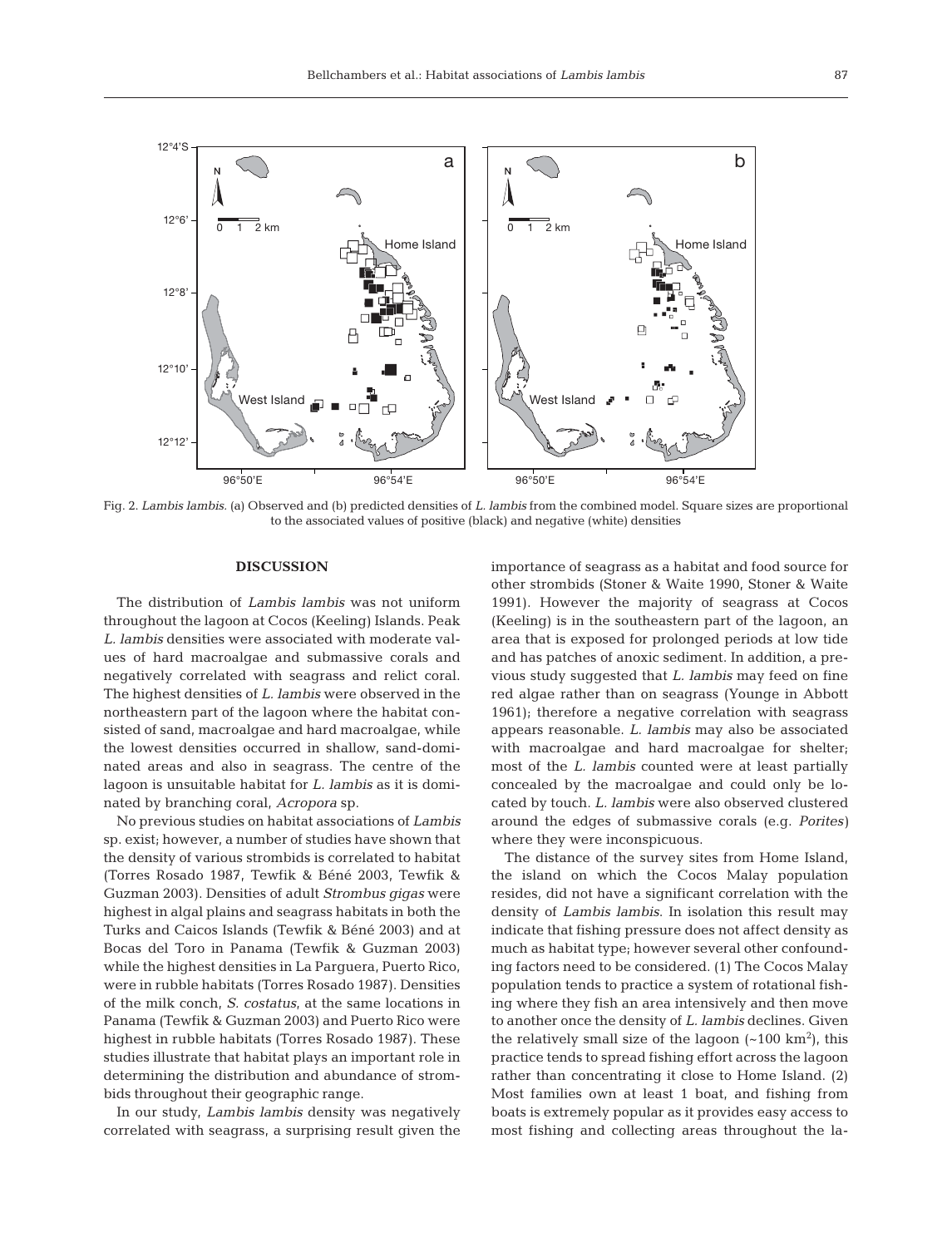goon, so not just areas close to Home Island are harvested (Lincoln-Smith et al. 1993).

The inclusion of spatial structure in the habitat modelling process greatly improved the predictive capacity of the model. Also, it provided an understanding of the relationship between habitat variables and the underlying spatial structure and how the habitat variables contributed to explaining *Lambis lambis* density. In the present study, density variation seemed to be determined by spatial scales operating at moderately broad to moderately fine levels. The lack of broad-scaled MEM variables in the spatial model suggests some habitat heterogeneity within the lagoon, whereas the lack of very fine-scaled MEMs reflects a relatively open system where highly patchy microhabitats do not develop. This result also indicates that the sampling design did not allow the detection of very fine-scaled patterns resulting from population-level processes

Approximately 56% of the variance explained by the environmental variables is shared by the selected spatial MEM eigenfunctions, indicating that these habitats occur largely at the intermediate scales modelled by the selected MEM variables. However, the selected habitat variables account for ~35% of the explained variance independently of underlying spatial structure. This relatively high level of independence suggests that the distribution of these habitats may also reflect autonomous biotic interactions such as settlement and growth of the biota forming them.

However, 49% of the variation in *Lambis lambis* density remains unexplained. This unexplained variation might reflect autonomous biological characteristics of *L. lambis* such as their propensity to aggregate, unmeasured environmental variables that are important descriptors of *L. lambis* habitat, or patterns in the settlement of the recruits. Aggregation in strombids is well known, although the causes and advantages are not fully understood (Catterall & Poiner 1983, Stoner & Ray 1993, Ray & Stoner 1994). Aggregation of *Strombus gigas* is a common phenomenon in important nursery areas (Stoner & Ray 1993), while *S. luhuanus* frequently occurs in local aggregations with discrete boundaries (Catterall & Poiner 1983). Personal observations of *L. lambis* at Cocos Keeling would also suggest that aggregation is a common phenomenon in this species. Had the sampling been denser spatially, we would expect the spatial model to contain very finescaled significant spatial variation resulting from the aggregation behaviour of *L. lambis* or other neutral processes acting at the population level (Alonso et al. 2006).

When Cocos Malays began collecting *Lambis lambis* is not known, but Gibson-Hill (1946) does not mention conch collection in his description of fishing activities in this area, which suggests that it is a relatively new

fishery. Lincoln-Smith et al. (1993) estimated that be tween 40 000 and 55 000 *L. lambis* were collected annually, weighing between about 2.2 and 3.2 t (meat without shells). However, these estimates should be treated with caution because they are based on the impressions of the local community and have not been independently validated. Fishing for *L. lambis* occurs for about 10 d a month at low tide, usually in the morning (Parks Australia pers. comm.). Typically, between 200 and 1000 *L. lambis* are collected, if available. Up to several thousand are collected for special events such as the conclusion of Ramadan or weddings (Parks Australia pers. comm.). Large areas in the south and west of the lagoon are not presently fished for *L. lambis.* Similarly, because *L. lambis* are collected by wading and not by free or SCUBA diving as with other strombids (Tewfik & Guzman 2003), areas that contained unexploited populations of *L. lambis* were thought to exist, particularly in deeper water. Deep-water refuges have been found in other strombid populations such as for *Stombus luhuanus* on the south coast of Papua New Guinea where overfishing has occurred in shallow water but deep-water populations have not been affected (Poiner & Catterall 1988). However our results suggest that densities of *L. lambis* in the unfished areas were low due to unsuitable habitat, i.e. sand and seagrass, while deeper water areas (>2 m) generally displayed low densities of *L. lambis* due to the lack of hard macroalgae. These findings correlate with previous descriptions of the marine habitats of the Cocos (Keeling) Islands that indicate the majority of macroalgae habitats are located in the shallow eastern portion of the lagoon (Williams 1994). Given the relationship be tween *L. lambis* and macroalgal habitats, the location of these habitats within the lagoon and the predominately shallow nature of the lagoon, the finding that few adult *L. lambis* are found in deeper waters (>2 m) is not surprising. However, while no refuge areas for adult *L. lambis* appeared to be present in the lagoon, juveniles are believed to live embedded in the sand until sexually mature, thus only the adult stage is ever harvested (Hender et al. 2001).

Spatial closures have been one of the most effective management tools for protecting queen conch populations (Tewfik & Béné 2000). Spatial closures can protect spawning stocks at high densities and can be an important source of larvae and new recruits to exploited areas (Tewfik & Béné 2003). In the Bahamas, the density of *Strombus gigas* was 31 times greater in no-take zones than in unprotected areas outside the park (Stoner & Ray 1996). However the effectiveness of spatial closures for *S. gigas* depended on protecting critical habitats such as spawning sites and nursery grounds. Appeldoorn (1997) suggested that *S. gigas* stocks are largely dependent on self-recruitment, mak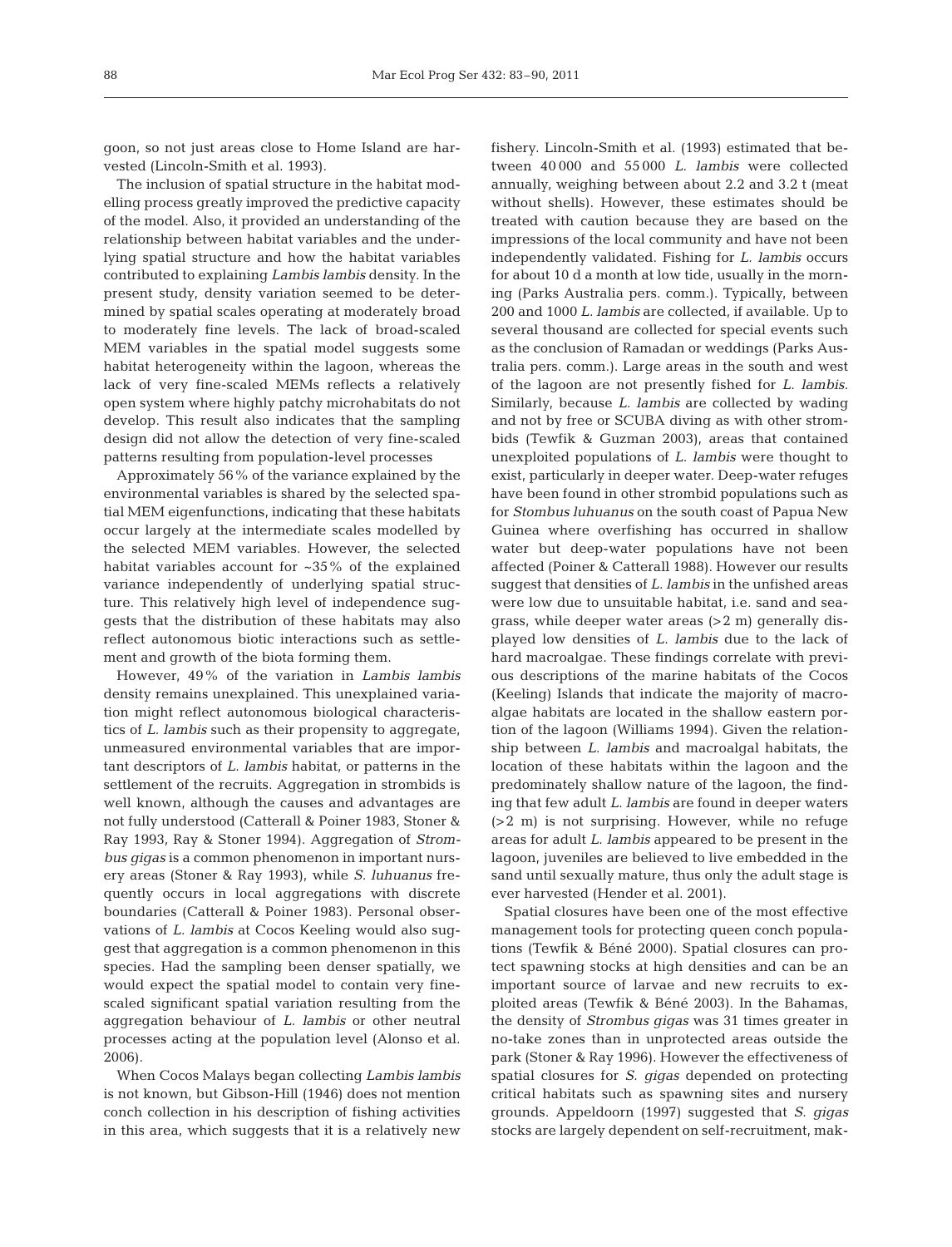ing the preservation of local stocks that much more tion of management measures to ensure sustainability of *Lambis lambis* populations at the Cocos (Keeling) Islands are especially important as it is an isolated atoll and sources of larvae from other areas are unlikely (Berry 1989). Spatial or temporal closures may be the simplest and most effective management measure for *L. lambis*, but an essential first step is to understand the relationship between the distribution and density of this study, any spatial closures in this location would need to include intermediate levels of macroalgae and submassive coral. The fine to medium spatial scales of habitat classes that influence the distribution of *L. lambis* suggest that a number of moderately sized spatial closures would be required to support the recovery of *L. lambis* populations at the Cocos (Keeling) Islands.

*Acknowledgements.* This work was funded by the Attorney General's Office, Australian Government, which provided salaries for L.M.B. and S.N.E. as well as funding for project logistics. P.L. was supported by the Natural Sciences and Engineering Research Council of Canada (grant no. 7738) as well as through an appointment as a Distinguished Visiting Professor at the University of Western Australia. We are grateful to Parks Australia Cocos (Keeling) Islands, in particular I. Macrae, M. Said Chongkin and C. Boland for their advice and assistance in the field. We thank F. Webster and D. Gerhard (Cocos Dive) for their invaluable assistance. We also thank the residents of the Cocos (Keeling) Islands who provided advice and assistance. Finally, the paper was greatly improved by thoughtful comments from 3 anonymous reviewers.

#### LITERATURE CITED

- Abbott RT (1961) The genus *Lambis* in the Indo-Pacific. Indo-Pacific Mollusca 1:147–174
- ► Alonso D, Etienne RS, McKane AJ (2006) The merits of neutral theory. Trends Ecol Evol 21:451–457
	- Appeldoorn RS (1997) Status of Queen Conch fishery in the Caribbean Sea. In: Posada JM, Garcia-Moliner G (eds) Proc Int Queen Conch Conf. Caribbean Fishery Management Council, San Juan
- ► Bejarano S, Mumby PJ, Sotheran I (2011) Predicting structural complexity of reefs and fish abundance using acoustic remote sensing (RoxAnn). Mar Biol 158:489–504
- ► Bellchambers LM, Evans SN, Meeuwig JJ (2010) Abundance and size of western rock lobster *(Panulirus cygnus)* as a function of benthic habitat: implications for ecosystembased fisheries management. Mar Freshw Res 61:279–287 Berry PF (1989) Survey of the marine fauna of Cocos (Keeling) Islands, Indian Ocean. Western Australian Museum, Perth
- ► Borcard D, Legendre P (2002) All-scale spatial analysis of ecological data by means of principal coordinates of neighbour matrices. Ecol Model 153:51–68
- ▶ Borcard D, Legendre P, Drapeau P (1992) Partialling out the spatial component of ecological variation. Ecology 73: 1045–1055
- ► Borcard D, Legendre P, Avois-Jacquet C, Tuomisto H (2004) Dissecting the spatial structure of ecological data at

multiple scales. Ecology 85:1826–1832

- important for sustainable management. Implementa-  $\triangleright$  Catterall CP, Poiner IR (1983) Age- and sex-dependent patterns of aggregation in the tropical gastropod *Strombus luhnanus.* Mar Biol 77:171–182
	- ► Dray S, Legendre P, Peres-Neto PR (2006) Spatial modelling: a comprehensive framework for principal coordinate ana lysis of neighbour matrices (PCNM). Ecol Model 196: 483–493
	- ► Freeman SM, Rogers SI (2003) A new analytical approach to the characterisation of macro-epibenthic habitats: linking species to the environment. Estuar Coast Shelf Sci 56: 749–764
- *L. lambis* and its preferred habitat. Given the results of ► Gibson-Hill CA (1946) Boats and fishing on the Cocos-Keeling Islands. J R Anthropol Inst G 76:13–23
	- ► Harper SJM, Bates CR, Guzman HM, Mair JM (2010) Acoustic mapping of fish aggregation areas to improve fisheries management in Las Perlas Archipelago, Pacific Panama. Ocean Coast Manag 53:615–623
		- Hender J, McDonald CA, Gilligan JJ (2001) Baseline survey of marine environments and stock size estimates of marine resources of the South Cocos (Keeling) Atoll (0–15m), Eastern Indian Ocean. Fish Resour Res Fund Annu Rep. Agriculture, Fisheries and Forestry, Canberra
		- Legendre P, Legendre L (1998) Numerical ecology, 2nd English edn. Elsevier Science BV, Amsterdam
		- Lincoln-Smith MP, Underwood AJ, Smith AK, Hawes PMH and others (1993) A study of the impact of harvesting marine invertebrate and fish on the marine ecosystems of Cocos (Keeling) Islands, Indian Ocean. The Institute of Marine Ecology, The University of Sydney, Sydney
	- ► Moore CH, Harvey EJ, Van Niel K (2010) The application of predicted habitat models to investigate the spatial ecology of demersal fish assemblages. Mar Biol 157:2717–2729
		- O'Connor S, Spriggs M, Veth P (2002) Excavation at Lene Hara Cave establishes occupation in East Timor at least 30,000-35,000 years ago. Antiquity 291:45–49
	- $\blacktriangleright$  Ohtani K (2000) Bootstrapping  $R^2$  and adjusted  $R^2$  in regression analysis. Econ Model 17:473–483
	- ► Peres-Neto PR, Legendre P (2010) Estimating and controlling for spatial structure in the study of ecological communities. Global Ecol Biogeogr 19:174–184
	- ▶ Peres-Neto PR, Legendre P, Dray S, Borcard D (2006) Variation partitioning of species data matrices: estimation and comparison of fractions. Ecology 87:2614–2625
	- ► Poiner IR, Catterall CP (1988) The effect of traditional gathering on populations of the marine gastropod *Strombus luhuanus* linne 1758, in southern Papua New Guinea. Oecologia 76:191–199
	- ► Ray M, Stoner AW (1994) Experimental analysis of growth and survivorship in a marine gastropod aggregation: balancing growth with safety in numbers. Mar Ecol Prog Ser 105:47–59
		- R Development Core Team (2009) R: a language and environment for statistical computing. R Foundation for Statistical Computing, Vienna. www.R-project.org (accessed 20 Dec 2009)
	- ► Stoner AW (2003) What constitutes essential nursery habitation for a marine species? A case study of habitat form and function for queen conch. Mar Ecol Prog Ser 257:275–289
	- ► Stoner AW, Ray M (1993) Aggregation dynamics in juvenile queen conch *(Strombus gigas)*: population structure, mortality, growth, and migration. Mar Biol 116:571–582
		- Stoner AW, Ray M (1996) Queen conch, *Strombus gigas,* in fished and unfished locations of the Bahamas: effects of a marine fishery reserve on adults, juveniles and larval production. Fish Bull 94:551–565
		- Stoner AW, Waite JM (1990) Distribution and behavior of